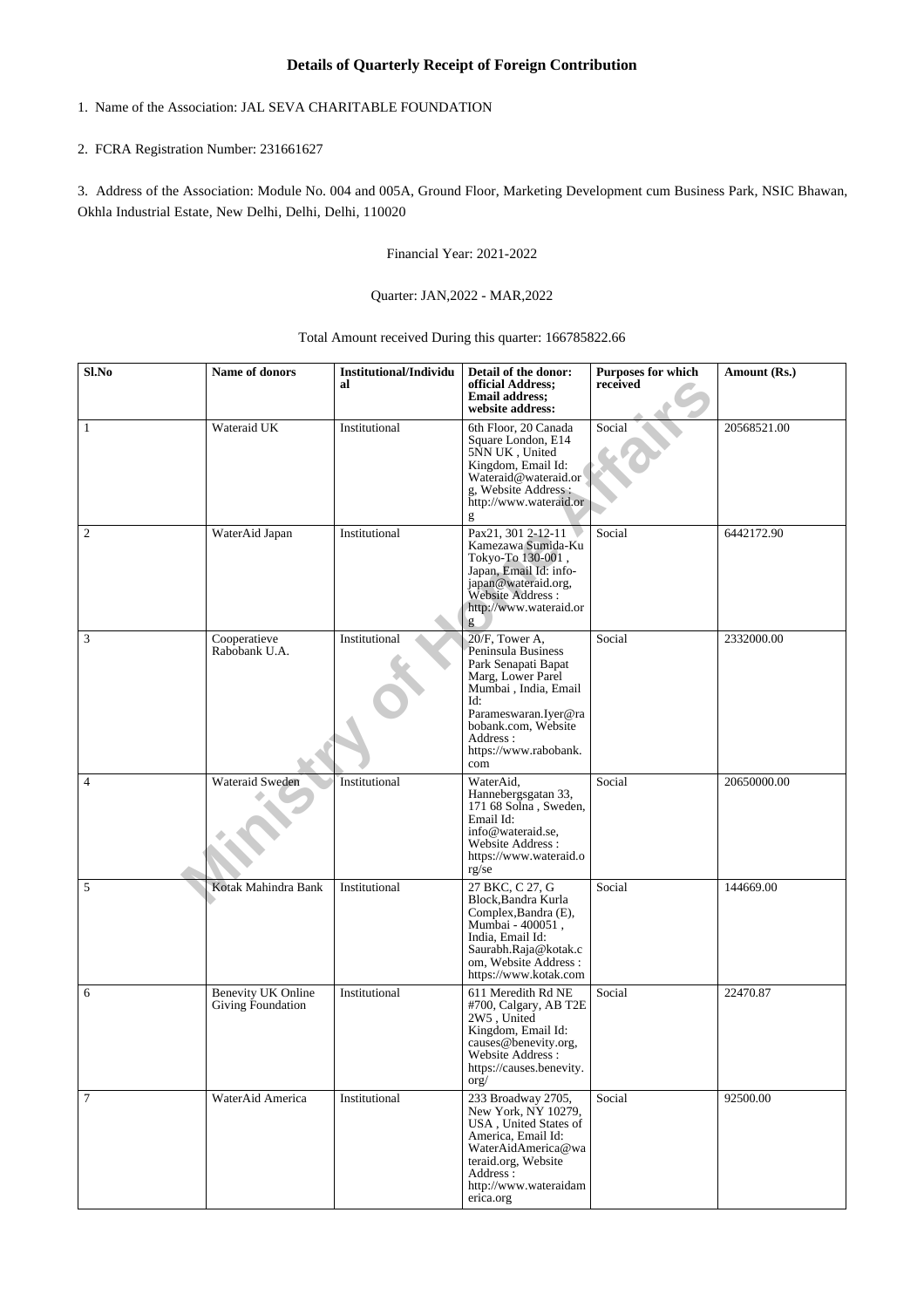| Sl.No | Name of donors                                 | <b>Institutional/Individu</b><br>al | Detail of the donor:<br>official Address;<br><b>Email address:</b><br>website address:                                                                                                  | Purposes for which<br>received | Amount (Rs.) |
|-------|------------------------------------------------|-------------------------------------|-----------------------------------------------------------------------------------------------------------------------------------------------------------------------------------------|--------------------------------|--------------|
| 8     | WaterAid Japan                                 | Institutional                       | Pax21, 301 2-12-11<br>Kamezawa Sumida-Ku<br>Tokyo-To 130-001,<br>Japan, Email Id: info-<br>japan@wateraid.org,<br>Website Address:<br>http://www.wateraid.or<br>g                       | Social                         | 2875175.38   |
| 9     | <b>Benevity UK Online</b><br>Giving Foundation | Institutional                       | 611 Meredith Rd NE<br>#700, Calgary, AB T2E<br>2W5, United<br>Kingdom, Email Id:<br>causes@benevity.org,<br>Website Address :<br>https://causes.benevity.<br>$\text{org}/$              | Social                         | 3915.47      |
| 10    | WaterAid Japan                                 | Institutional                       | Pax21, 301 2-12-11<br>Kamezawa Sumida-Ku<br>Tokyo-To 130-001,<br>Japan, Email Id: info-<br>japan@wateraid.org,<br>Website Address:<br>http://www.wateraid.or<br>g                       | Social                         | 13496657.56  |
| 11    | <b>Benevity UK Online</b><br>Giving Foundation | Institutional                       | 611 Meredith Rd NE<br>#700, Calgary, AB T2E<br>2W5, United<br>Kingdom, Email Id:<br>causes@benevity.org,<br>Website Address:<br>https://causes.benevity.<br>$\overline{\text{org}}$     | Social                         | 65221.93     |
| 12    | Wateraid Australia                             | Institutional                       | Level 9, 176<br>Wellington Parade,<br>East Melbourne, VIC<br>3002 Australia.<br>Australia, Email Id:<br>katie.hunt@wateraid.or<br>g.au, Website Address:<br>http://www.wateraid.or<br>g | Social                         | 7923554.00   |
| 13    | WaterAid Canada                                | Institutional                       | 321 Chapel St, Ottawa,<br>ON K1N 7Z2, Canada,<br>Canada, Email Id:<br>info@wateraidcanada.c<br>om, Website Address:<br>http://www.wateraid.or<br>g                                      | Social                         | 10140070.00  |
| 14    | Benevity UK Online<br>Giving Foundation        | Institutional                       | 611 Meredith Rd NE<br>#700, Calgary, AB T2E<br>2W5, United<br>Kingdom, Email Id:<br>causes@benevity.org,<br>Website Address:<br>https://causes.benevity.<br>$\text{org}/$               | Social                         | 11073.63     |
| 15    | WaterAid Canada                                | Institutional                       | 321 Chapel St, Ottawa,<br>ON K1N 7Z2, Canada,<br>Canada, Email Id:<br>info@wateraidcanada.c<br>om, Website Address:<br>http://www.wateraid.or<br>g                                      | Social                         | 2892984.00   |
| 16    | <b>Standard Chartered</b><br>Bank              | Institutional                       | Narain Manzil, 23<br>Barakhmba Road, New<br>Delhi 110001, India,<br>Email Id:<br>straight2bank.in@sc.co<br>m, Website Address:<br>https://www.sc.com/in/                                | Social                         | 2053391.00   |
| 17    | Wateraid UK                                    | Institutional                       | 6th Floor, 20 Canada<br>Square London, E14<br>5NN UK, United<br>Kingdom, Email Id:<br>Wateraid@wateraid.or<br>g, Website Address:<br>http://www.wateraid.or<br>g                        | Social                         | 56250000.00  |
| 18    | <b>Standard Chartered</b><br>Bank              | Institutional                       | Narain Manzil, 23<br>Barakhmba Road, New<br>Delhi 110001, India,<br>Email Id:<br>straight2bank.in@sc.co<br>m, Website Address:<br>https://www.sc.com/in/                                | Social                         | 29784.74     |